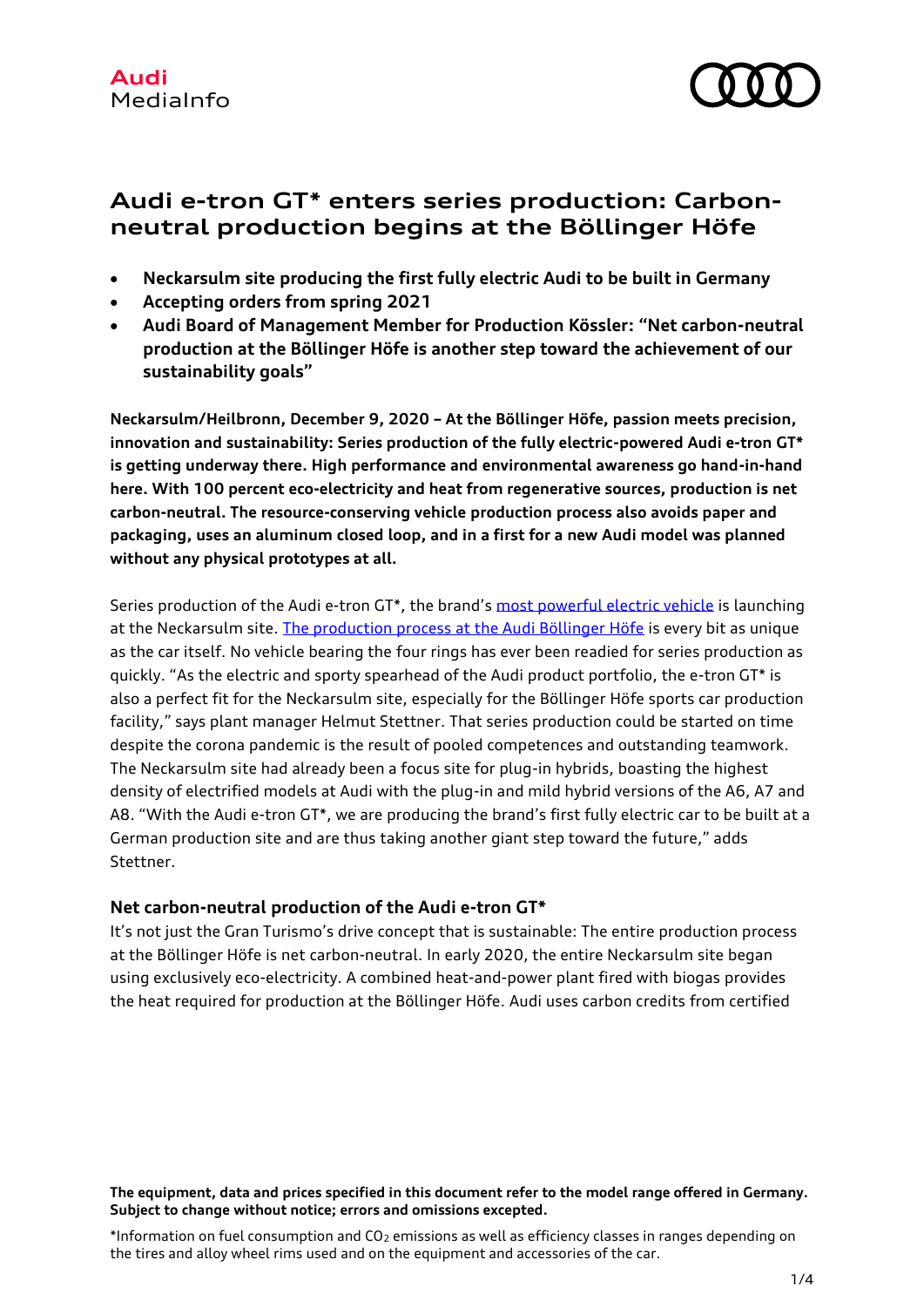

climate protection projects to offset emissions that currently cannot be avoided using renewable sources of energy. "Following in the footsteps of the Brussels and Győr sites, the Böllinger Höfe is now the first Audi production facility in Germany where production operations are net carbonneutral.

This is an important milestone for the Neckarsulm site and another step along our path to carbonneutral production sites worldwide by 2025," says Peter Kössler, Audi Board of Management Member for Production and Logistics, summarizing the central goal of the [Mission:Zero program](https://www.audi-mediacenter.com/en/press-releases/audi-on-the-road-toward-co2-neutral-production-sites-13356) at Audi.

The Mission:Zero environmental program comprises a variety of measures in production and logistics to effectively and sustainably reduce the ecological footprint. Focal points include decarbonization, resource efficiency, biodiversity and innovation solutions for using water.

## **Green logistics: climate neutral to the plant**

On the path toward carbon-neutral production, Audi is taking a consistent approach and considering the entire value chain. Logistics is thus just as important as vehicle production itself. All of the rail traffic with DB Cargo at the Neckarsulm site is climate neutral. A variety of locomotives with CNG (compressed natural gas) or electric drives are used for shunting between the trailer yard and the plant grounds. At the initiative of Audi experts, a key carrier also uses trucks powered with biomethane for the road transport of its shipments. And two trucks powered with LNG (liquefied natural gas) are already being used to deliver parts to the site over longer distances.

### **Closed loops protect the environment**

Important resources are also being conserved and raw materials recycled at the site, too. The best example of this is the "Aluminum Closed Loop." This refers to a closed recycling chain for aluminum sheet offcuts produced in the press shop at the Neckarsulm site, such as during manufacture of the sidewall frame for the Audi e-tron GT\*. With an extreme drawing depth of 35 centimeters (13.8 in) between the highest and lowest point, it is responsible for the pronounced shoulders above the wheel arches and thus forms the extremely distinctive quattro blisters of the e-tron GT. Every last technical possibility in the demanding processing of aluminum is tapped to do this. Thanks to the Aluminum Closed Loop, the site saves several thousand metric tons of CO2 emissions each year by returning homogeneous aluminum sheet offcuts to the supplier, where they are recycled and ultimately reused at Audi.

But ecological thinking doesn't stop with aluminum. The motto for the recycling of polymers is: "turning the old into the new." In a current pilot project, polymer waste from A6 and A7 assembly is sorted homogeneously, chopped up and then processed into special fibers. These filaments are then used in the 3D printers for the production process. The internal 3D printing team at the Böllinger Höfe is specialized on a wide variety of assembly aids precisely tailored to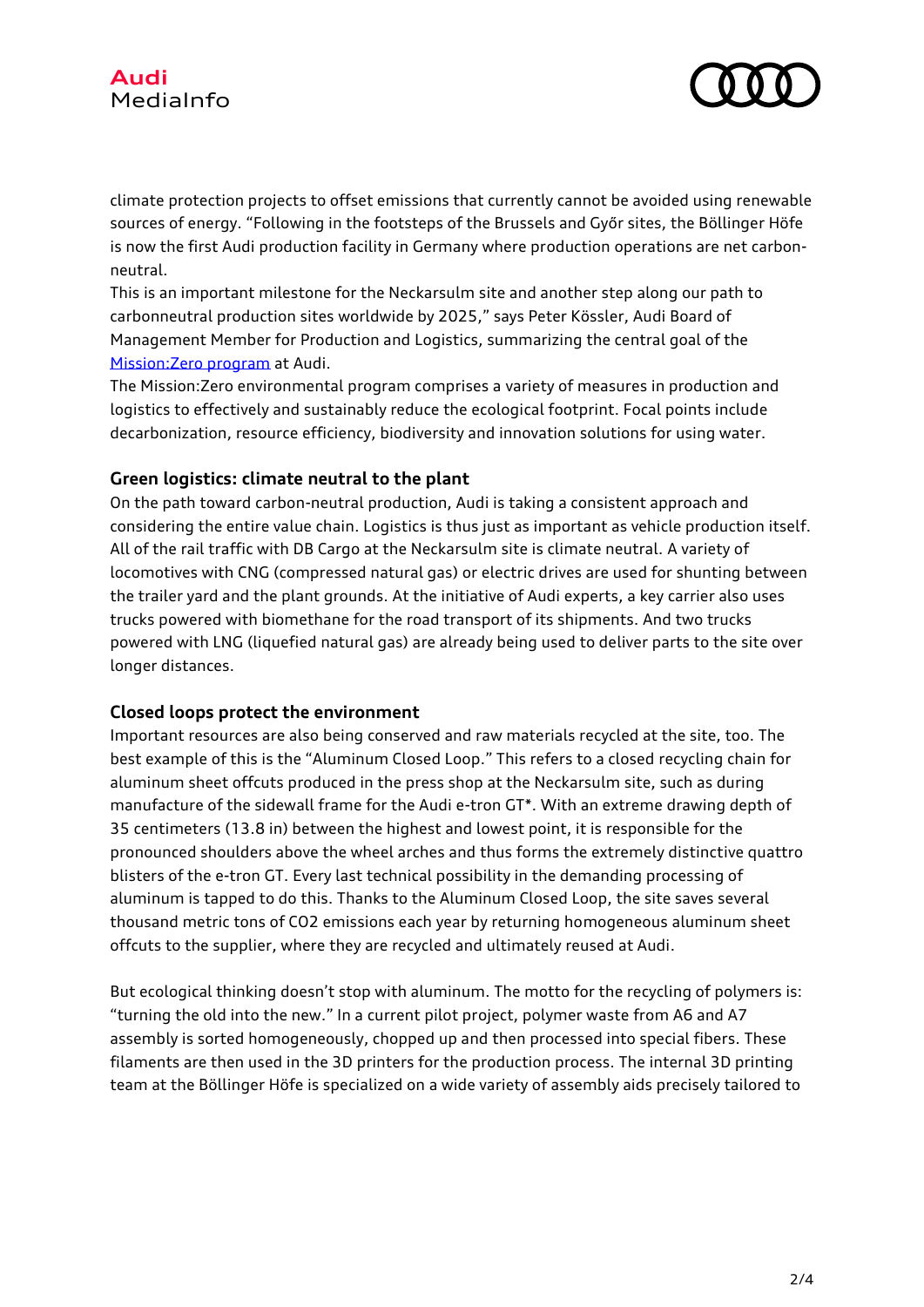



the requirements of the employees. Over 100 of these aids are used in the production of the Audi e-tron GT\*. The aim of the recycling project is to create a perfect polymer closed loop.

### **Systematically conserving resources**

The closed loops are not the only approaches to conserve raw materials. The e-tron GT\* is the first Audi whose production was planned without the use of any physical prototypes. All assembly sequences were tested virtually using software developed in-house and virtual reality [applications,](https://www.audi-mediacenter.com/en/press-releases/audi-tests-assembly-processes-for-the-e-tron-gt-entirely-virtually-11904) and are now being used successfully in practice in series production. Some of the special containers for the transport of sensitive parts were also planned without prototypes using the new virtual method. This saves metal, but also packaging to protect the parts. Keywords: waste and paper avoidance. The body shop and assembly are already largely paper free. New projects, such as a maintenance app that eliminates the need for conventional, written records, also save paper. Logistics is currently testing digital labels, which should also make a contribution: Electronic labels will thus replace paper stickers on the shelves with parts containers. These are not only extremely energy efficient, but also can be easily reprogrammed in the event of changes. This is a key advantage over the conventional disposable labels. An Audi project team is also working with suppliers on additional solutions for systematically reducing packaging and thus waste.

### **The perfect blend of smart factory and precise craftsmanship**

High quality, high performance and a passion for detail have always been distinctive features of the Böllinger Höfe. The Audi R8 has been built here since 2014. The sports car craft-scale production facility, which is part of the Audi Neckarsulm site, was expanded, upgraded and retooled in 2019 for the integration of the e-tron GT\*. The two most powerful and fastest series production Audi models ever are manufactured here. "The production of two technically completely different cars on one assembly line is unique within the Group," says Production Head Wolfgang Schanz. "Integration of the fully electric, four-door coupe transformed our small-series production facility at Audi [Böllinger Höfe](https://www.audi-mediacenter.com/en/press-releases/discover-the-production-of-the-audi-e-tron-gt-interactively-12944) into a highly flexible, high-tech production facility that nevertheless retains its craft-scale character." Customers will be able to place their orders for the fully electric Gran Turismo shortly after the world premiere early next year.

**Neckarsulm Site Communications**

Lisa Först Spokeswoman Production Phone: +49 152 57718308 E-mail: [lisa.foerst@audi.de](mailto:lisa.foerst@audi.de) [www.audi-mediacenter.com/en](https://www.audi-mediacenter.com/en)